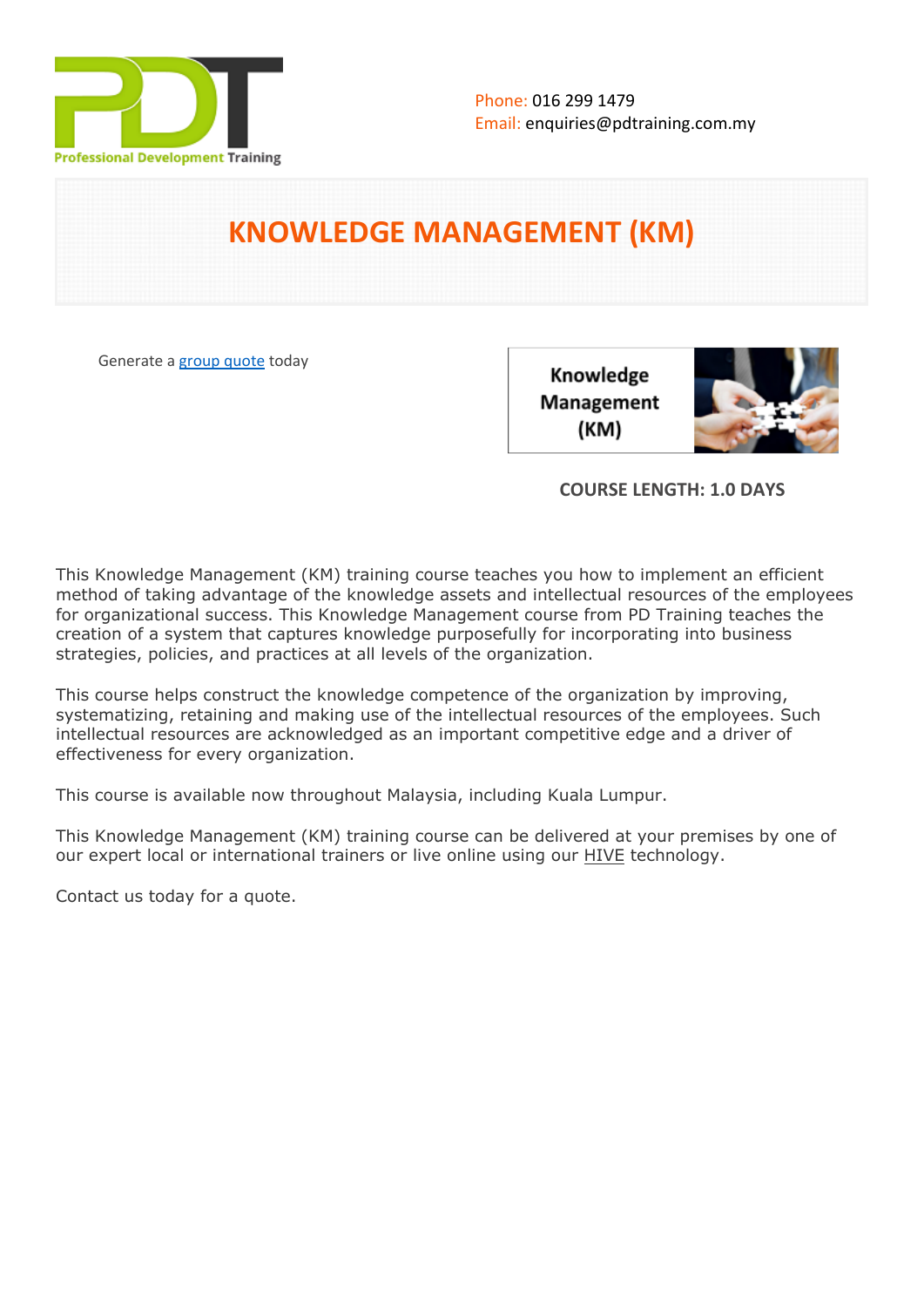#### **KNOWLEDGE MANAGEMENT (KM) COURSE OUTLINE**

#### **FOREWORD**

Today's culture thrives on knowledge. Possessing knowledge gives advantages in making the right decision or strategy to implement. The Internet distributes knowledge at split-second rates. Laptops, tablets and smart phones bring knowledge to our fingertips. As the old adage says, "knowledge is power." Organizations have a wealth of knowledge accessible through the people they touch internally, like employees, and externally, like customers. Organizations that allow knowledge to go unmanaged may be giving their competitors the upper hand in the market. The organization that is able to capture, store, and retrieve knowledge effectively is then capable of learning as an organization. A learning organization is one where employees are empowered to change and develop new methods, thoughts, and strategies that will advance the mission of their organization.

Knowledge Management is the establishment of a system that captures knowledge purposefully for incorporating into business strategies, policies, and practices at all levels of the company. This course will teach the learner how to initiate a knowledge management program at work. When it comes to knowledge management, any organization is able to implement a strategy. Wherever there are humans working together for one goal, there is knowledge to be harvested, stored, and dispensed as needed.

#### **OUTCOMES**

- Describe the concepts behind knowledge management
- Examine the Do's and Don'ts of successful knowledge management
- Interpret the knowledge management lifecycle
- Identify the knowledge management paradigm
- Learn about the knowledge management models
- Build a rationale for KM in a company
- Develop a KM implementation in a company

#### **MODULES**

#### **Lesson 1: Getting Started**

Workshop Objectives

#### **Lesson 2: Understanding Knowledge Management (KM)**

- What is Knowledge
- What is Knowledge Management
- A Brief History
- Applications in the Workplace